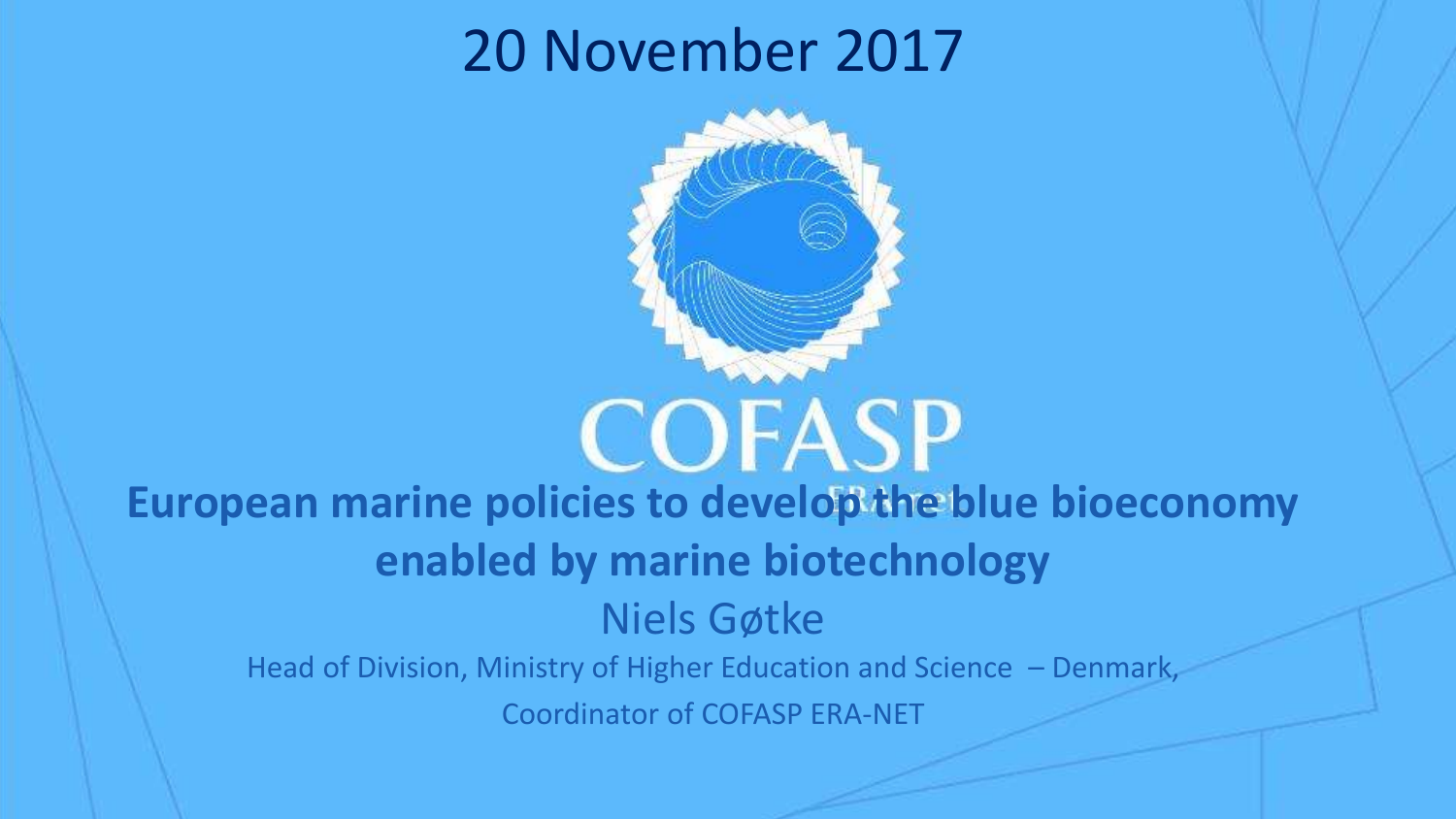#### **Outline**

1.COFASP as a selfsustainable ERA-NET 2.Blue Growth Strategy 3. H2020 4. BBI and Bioeconomy 5. International collaboration

- 6. SCAR, FOOD 2030, EIT FOOD
- 7. FP9
- 8. Conclusion

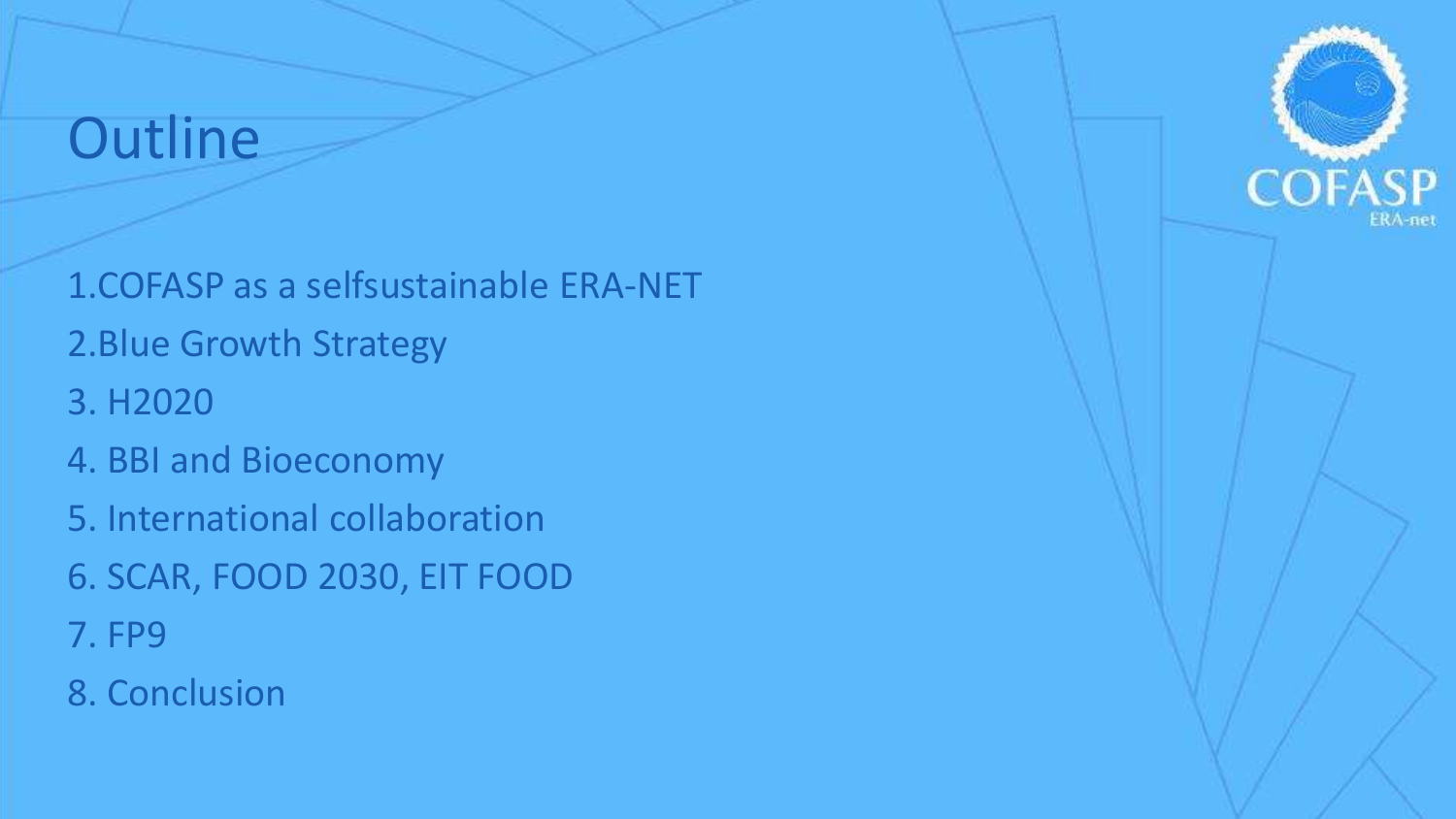## 1. COFASP ERA-NET?

#### **Co**operation in **Fi**sheries, **A**quaculture and **S**eafood **P**rocessing







The objectives of COFASP is to strengthen cooperation and synergies between major European funding agencies that support research on sustainable exploitation of marine renewable resources.

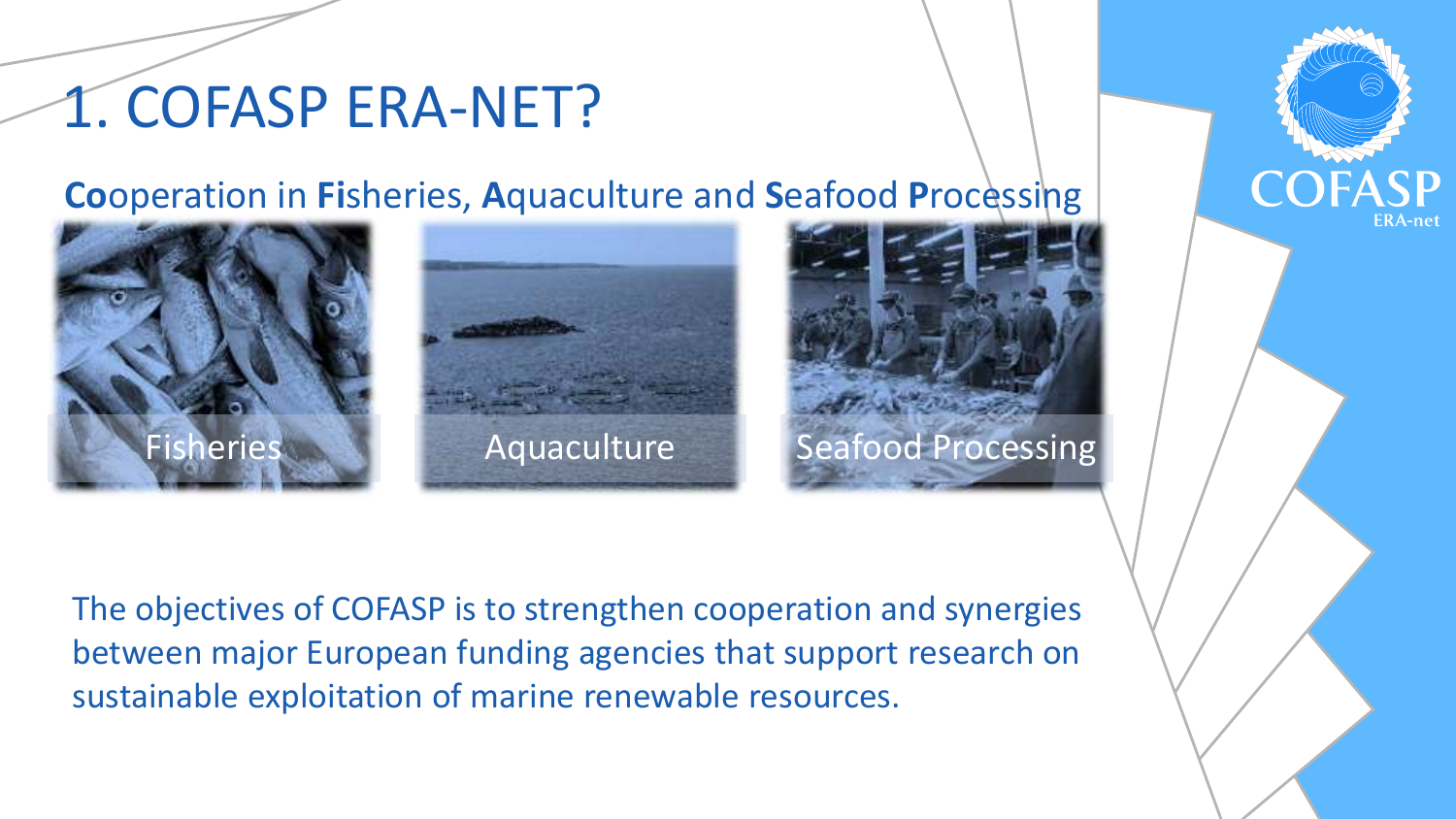## COFASP – 28 partners – 17 countries



**Belgium** Denmark - Iceland Finland **I**I Ireland  $\blacksquare$  France Germany  $\frac{1}{2}$  Norway **D** Portugal Romania Spain United Kingdom





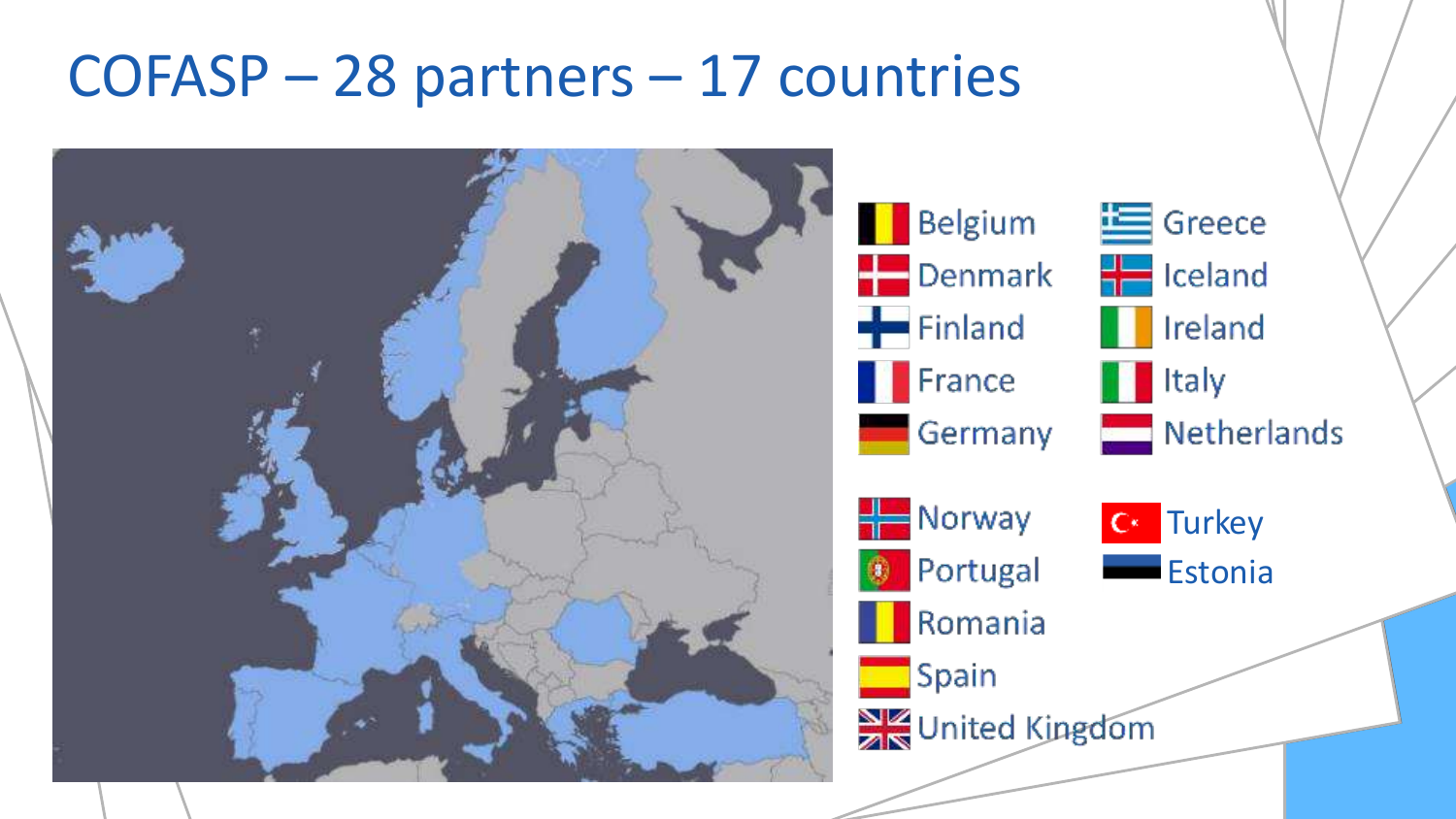# Danish Coordination with 3 Sector Coordinators

#### Pierre Petitgas

#### Kjell Emil Naas

Fisheries



Aquaculture

#### Sigurður Björnsson



Seafood Processing

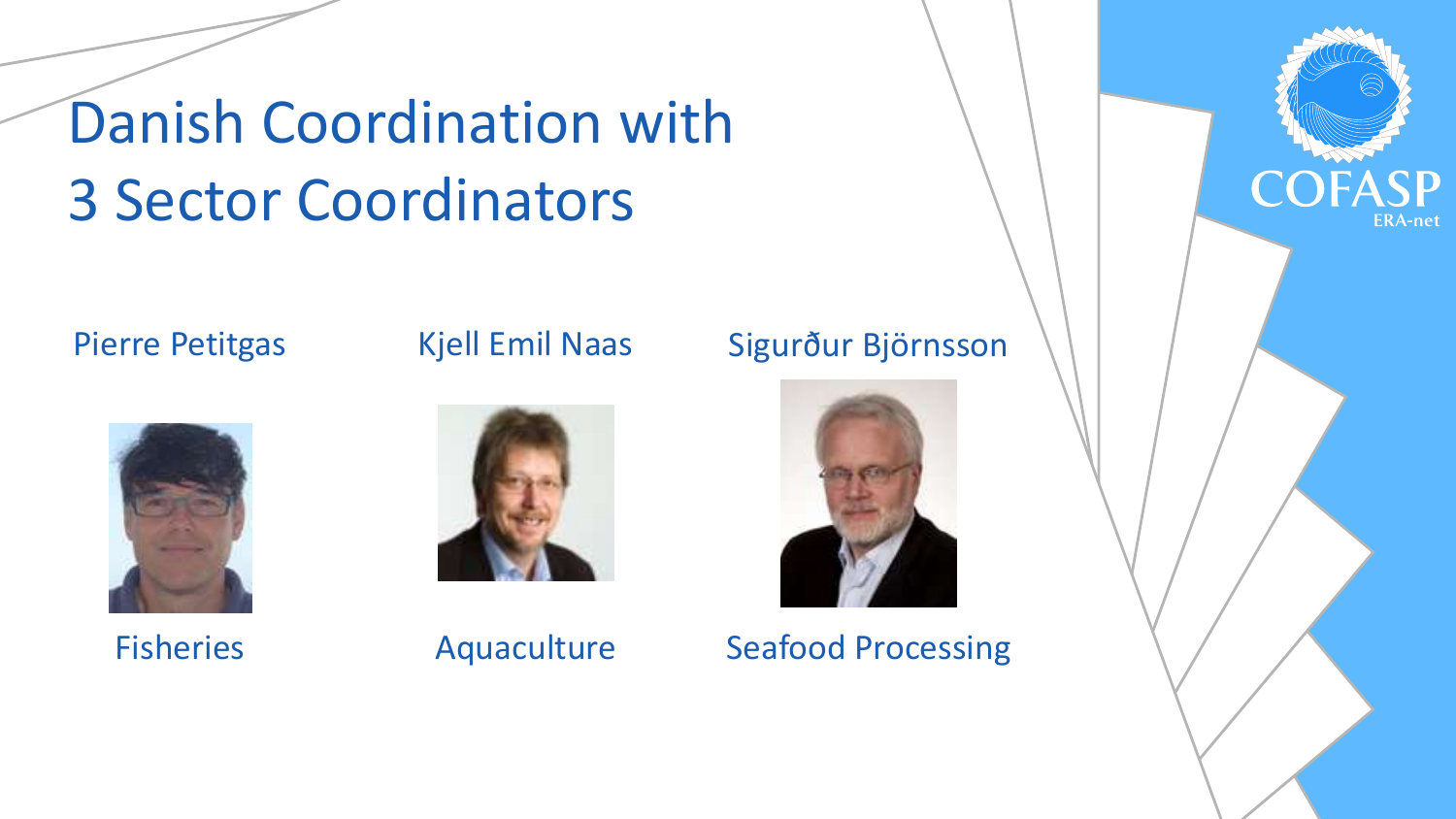## Results and activities

Results :

- Call #1
- Call #2
- Call #3
- WebGIS projects database
- **Foresight studies**
- Analysis of research projects
- **Infrastructure**
- **4 Case studies**
- **Human Capacity Building**
- **Strategic Research Agenda**
- Close cooperation with industry and stakeholders
- Close cooperation with SCAR $\overline{ }$ FISH, MBT and JPI-O
- Involved in EU ASEAN / China discussions
- Transforming COFASP into a selfsustainable ERA-NE
- Planning of the Blue Bioeconmy ERA-NET in 2018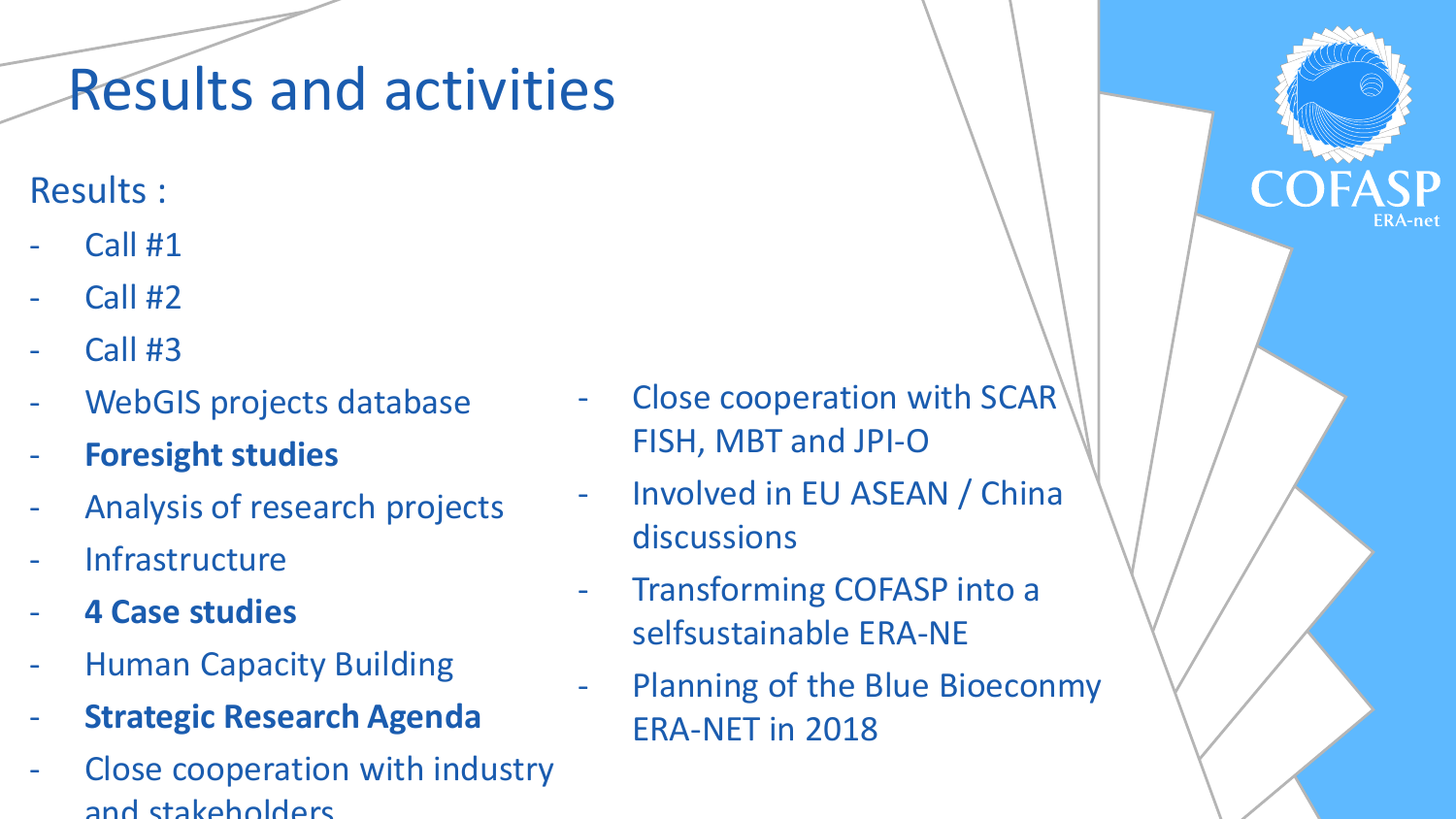2. The Blue Growth Strategy (adopted in 2012 and Commission staff document 31.3-2017)

- **A contribution to jobs and growth** ( Europe´s maritime sector employs over 5 million jobs)
- A policy for Innovation
- An Agenda to mobilise market forces
- A Research and Innovation Agenda for Blue Growth(H2020)
- Progress in investment in the blue economy (Structural Funds /ESIF, Common Fisheries Policy / CFP and the European Maritime and Fisheries Fund / EMFF

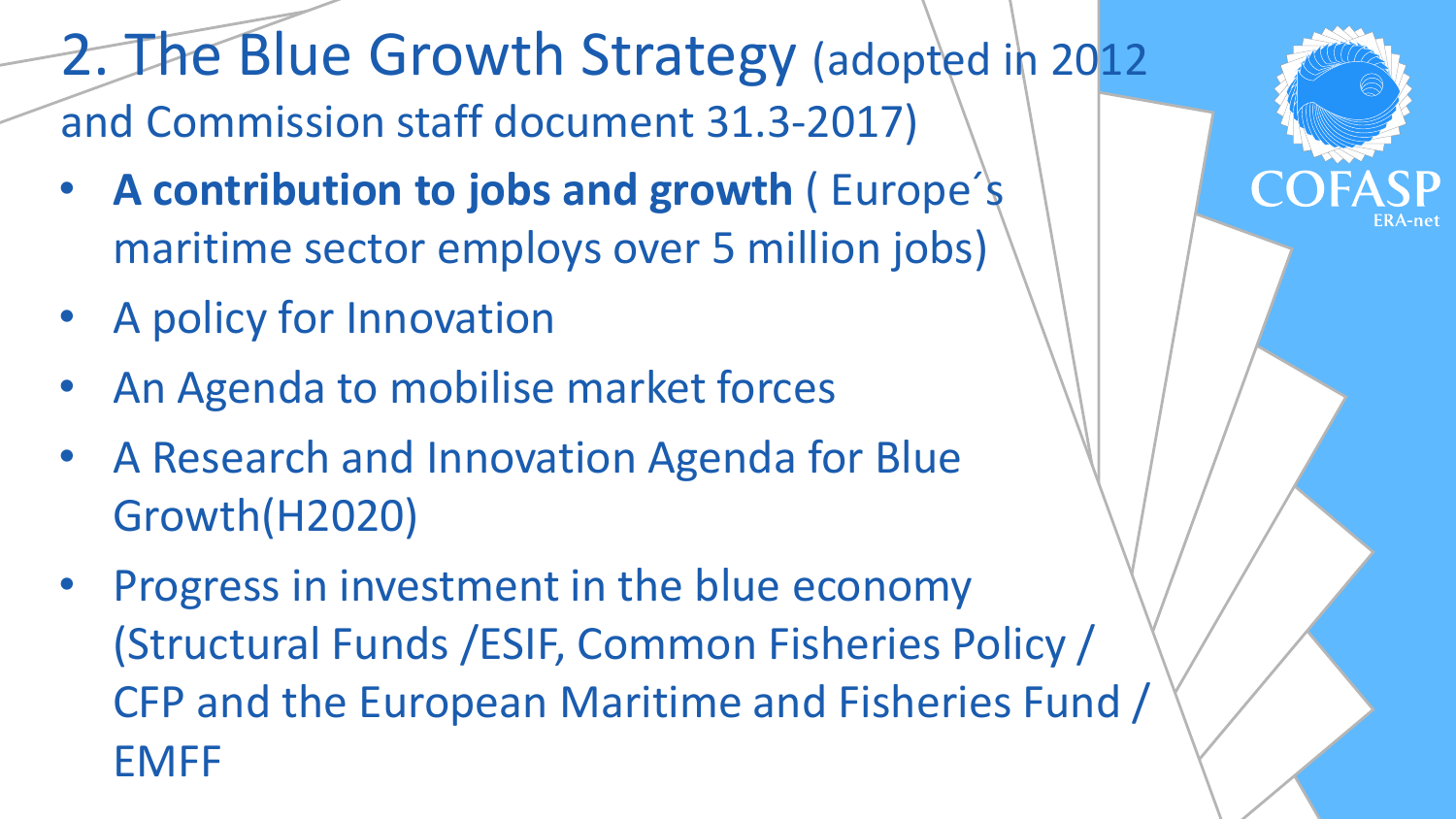# 2. The Blue Growth Strategy (cont.)

- A collaborative and inclusive approach
- Healthy Seas for a sustainable Blue Growth

#### **Pushing for Growth in five focus areas:**

- **Ocean energy**
- **Aquaculture**
- Maritime tourism
- Blue biotechnology incl. BBI-JU
- Seabed resources

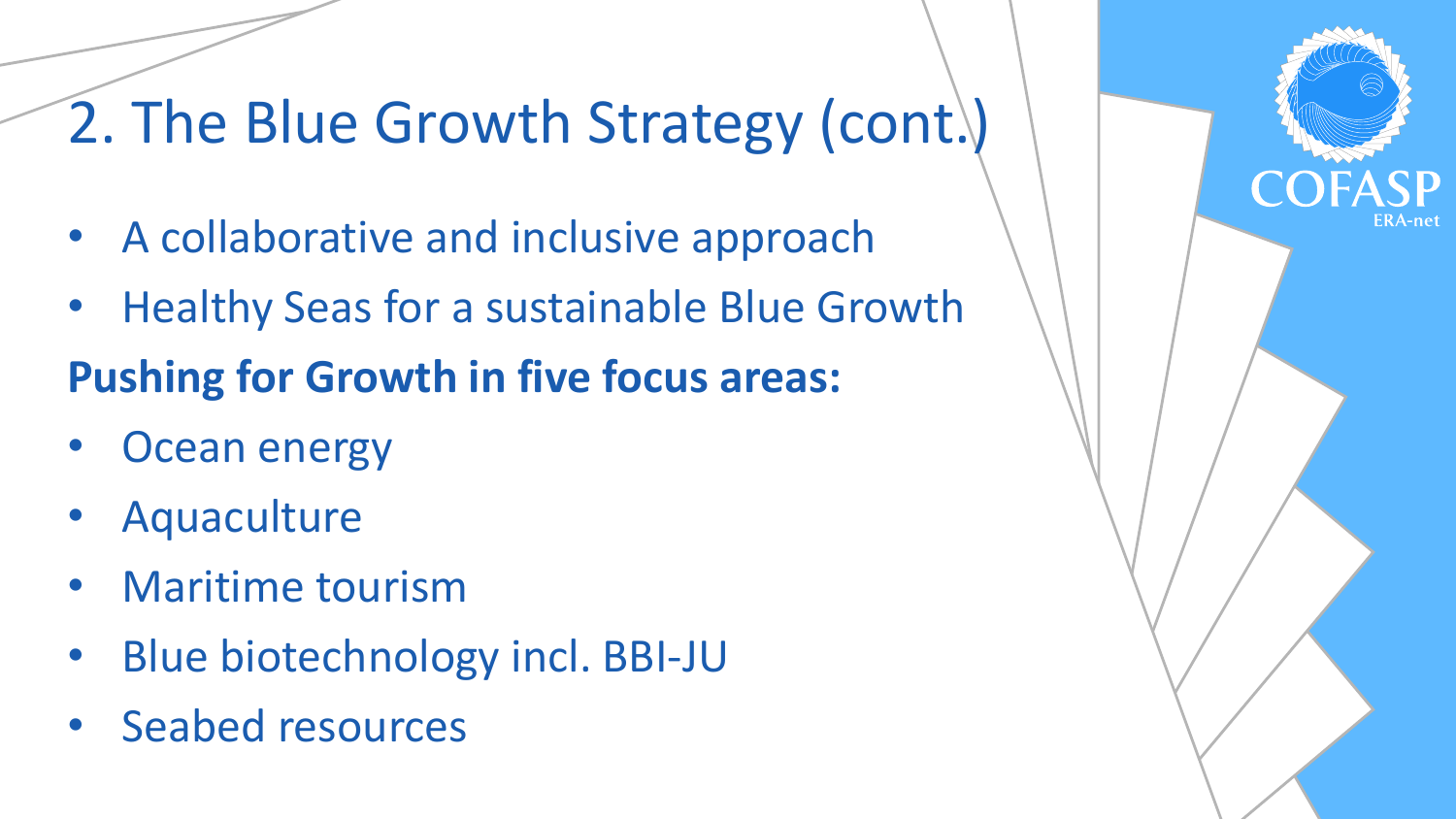3. H2020 (excellent science, industrial leadership and societal challenges) **SC2 WP2018 -2020** 

Blue Growth Chapter (BG)

- BG-01-2018 ( Bonus 2 CSA )
- BG-02-2018 ( JPIO/ COFASP/ MBT ERA-NET)
- BG-07-2019-2020 Future of Seas and Oceans Flagship, IA
- BG-08-2018-2019 Atlantic Ocean Research Alliance Flagship, IA

Sustaianable Food Security ( SFS)

Rural Renaissance ( RUR)

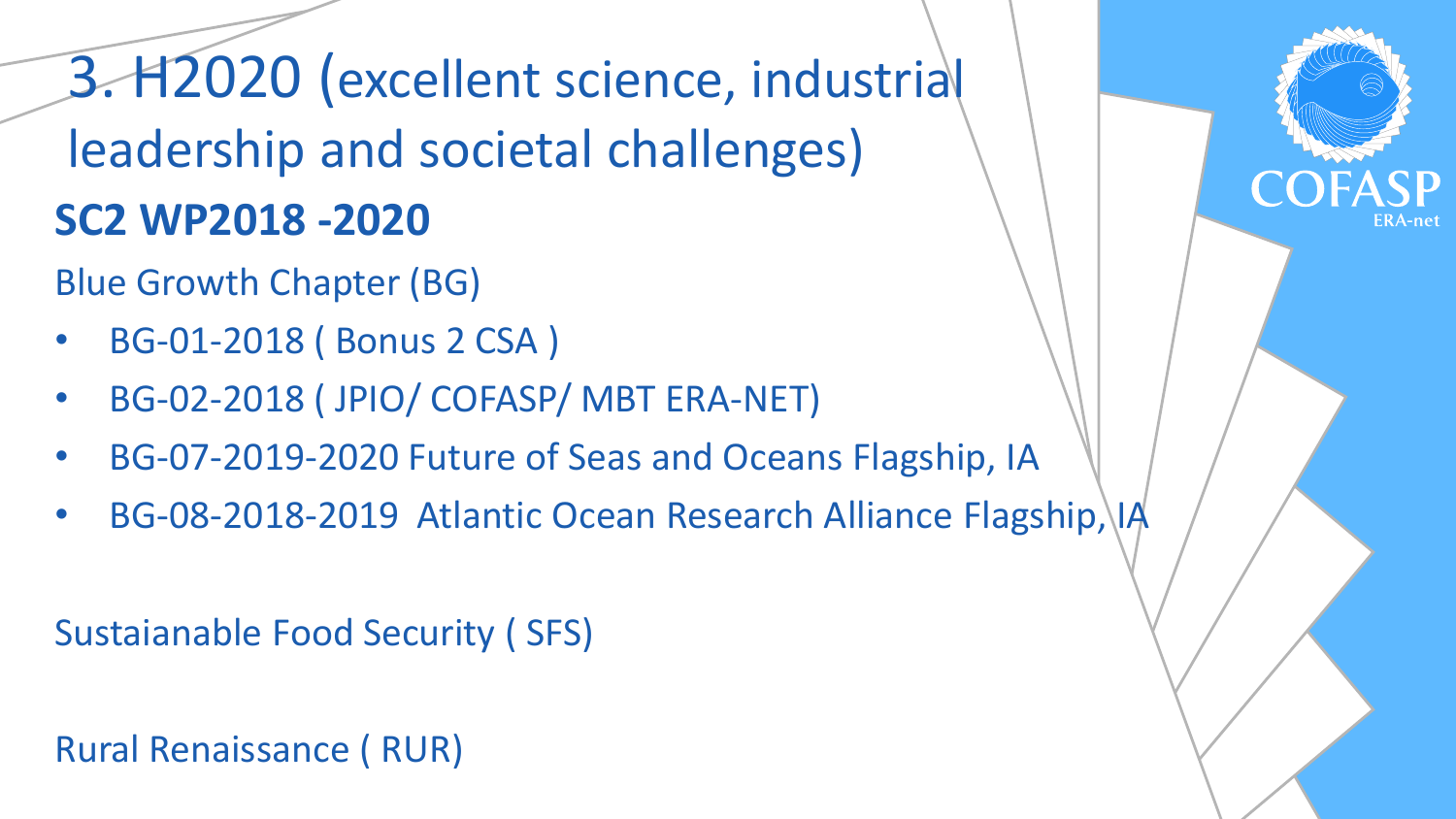4.BBI-JU and and review of the EU-Bioeconomy Strategy **BBI-JU**

- Developed by the Bio-economy strategy in 2012
- Total budget: 3,7 billion EUR
- AWP 2018 will be published in December 2017
- New interim evalution report and BBI-JU 2.0

#### **New Revision of the Bioeconomy Strategy** ( 16. Nov 2017)

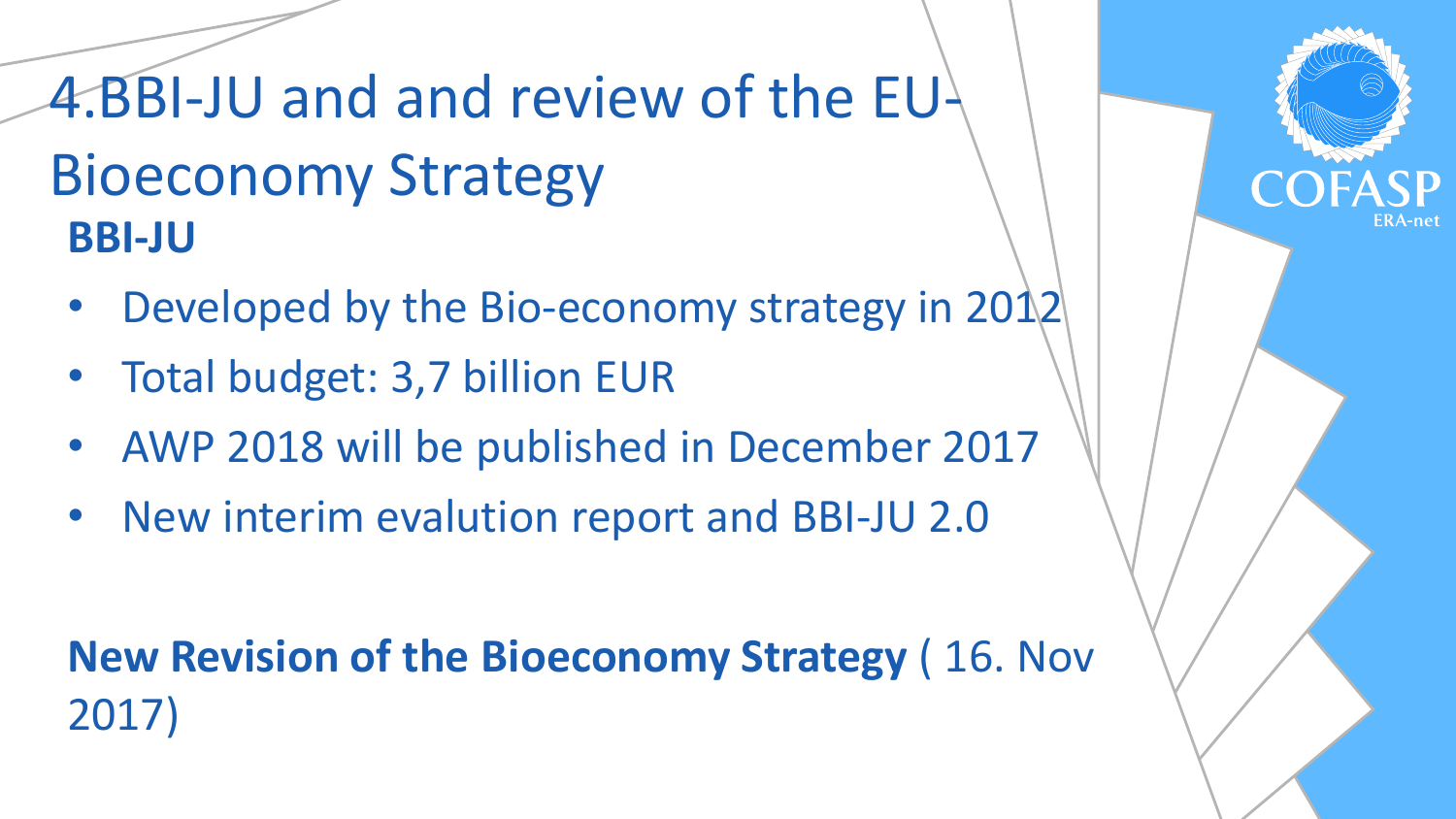## 5. International research collaboration

- US and Canada (Galway Statement)
- Southern Atlantic (EU, Brazil and South Africa) BG-08 2018-2019 (budget 64 MEUR)
- ASEAN / China in aquaculture

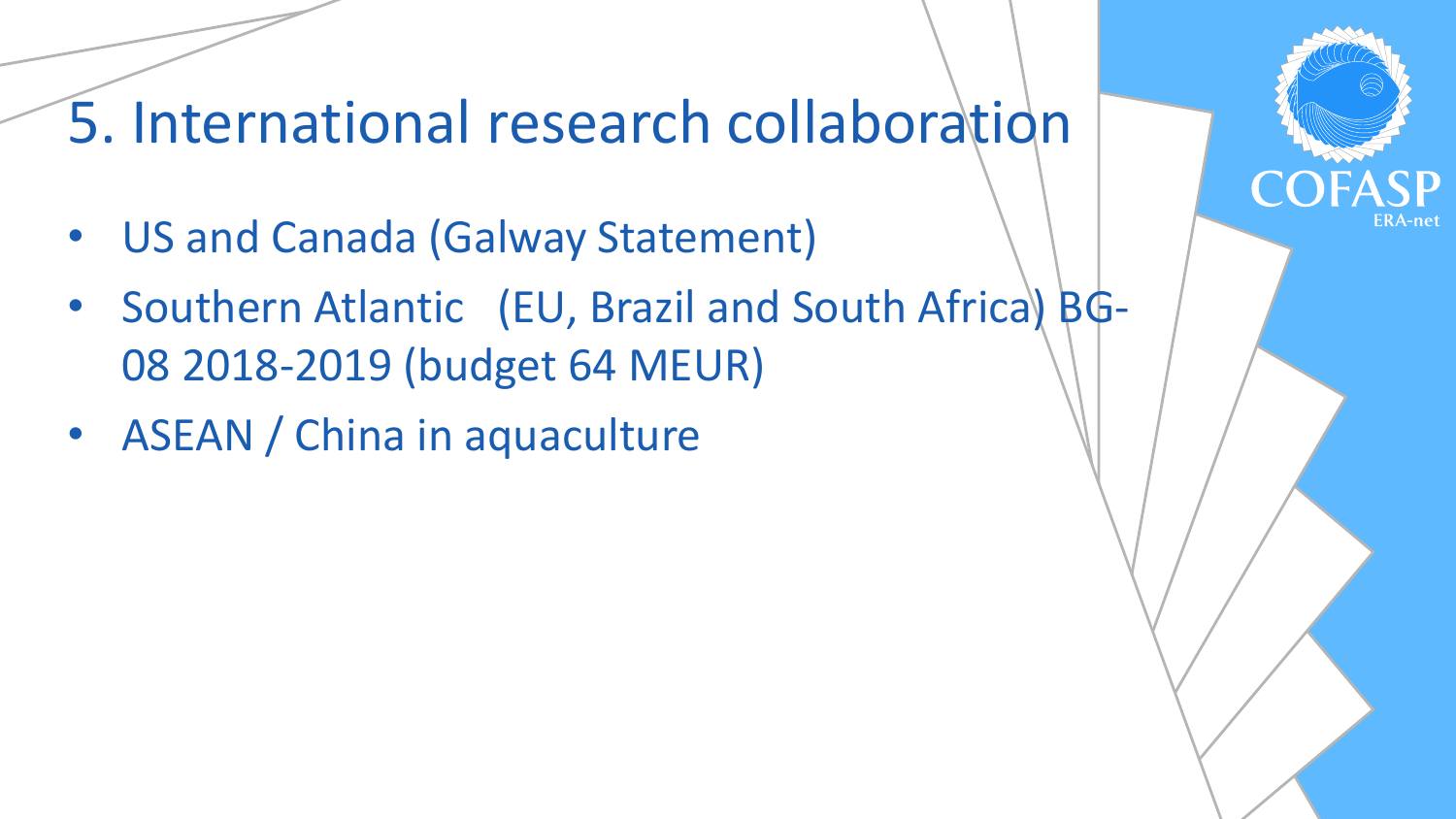

# 6.SCAR Fish /SCAR,

**SCAR Standing Committee** on Agricultural Research

# FOOD 2030 and EIT FOOD

**SCAR**

- Forum for policy makers
- $\cdot$  | Input to H2020, Food 2030, FP9
- How to come from policy needs to research
- Input to the SCAR foresight process. New SCAR foresight in 2019? **FOOD 2030**
- New approach for the whole food system / Food and nutrition security **EIT Food**
- Integration of the knowledge triangle (Research, Innovation and Higher Education)
- **Funding: 25% from EIT + 75% non EIT**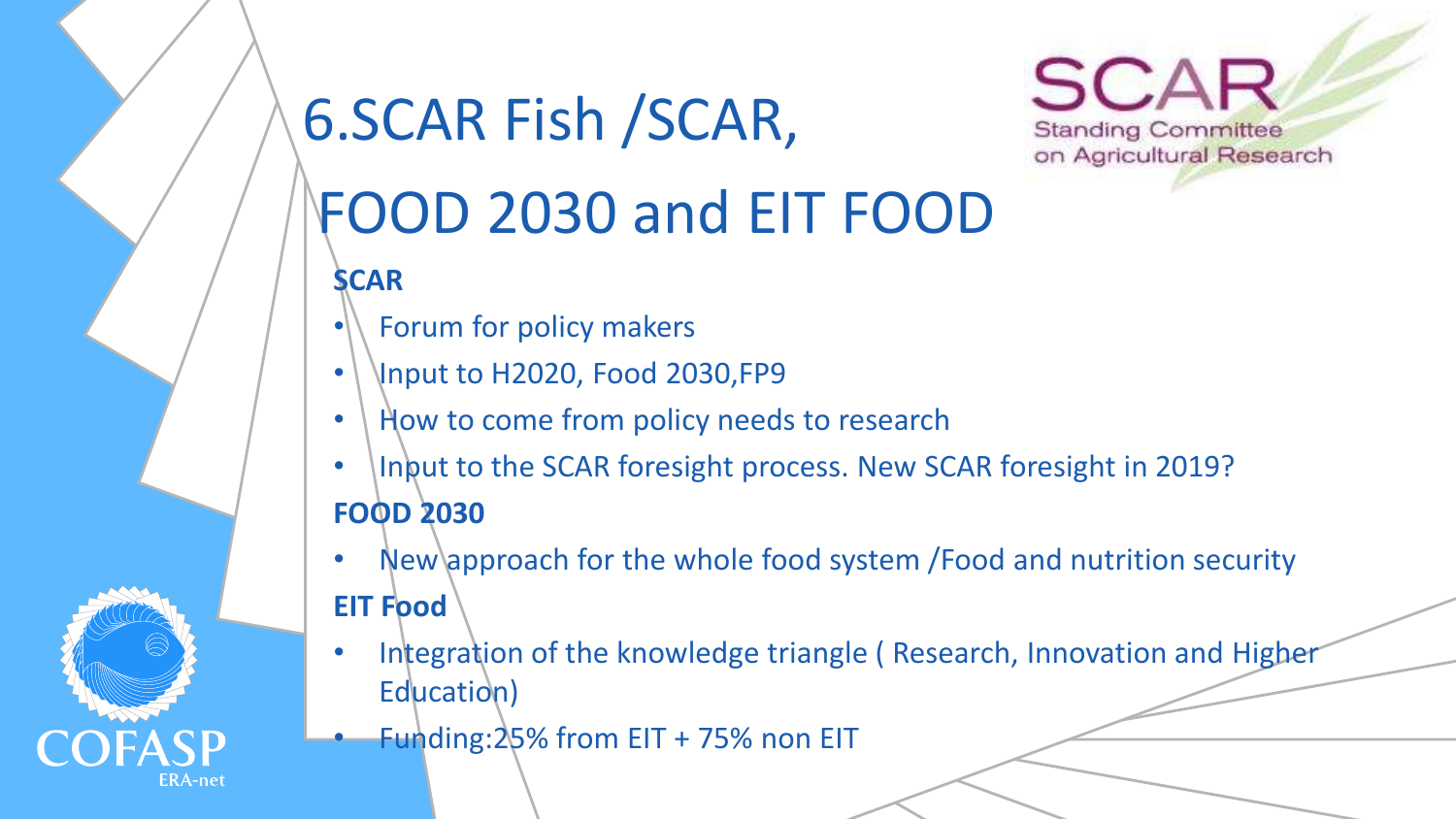# 7. FP 9 incl. the future of P2P´s

#### **FP 9 overall discussion**

- **Interim evaluation (Lamy report)**
- Budget, BREXIT and defense research
- Multi annual framework to be published in May 2018
- 3 pillars ( ERC, Innovation and challenges / missions
- Missions to be defined. Transectoral, covering several policies and SDG's
- Loans / thematic investment platforms?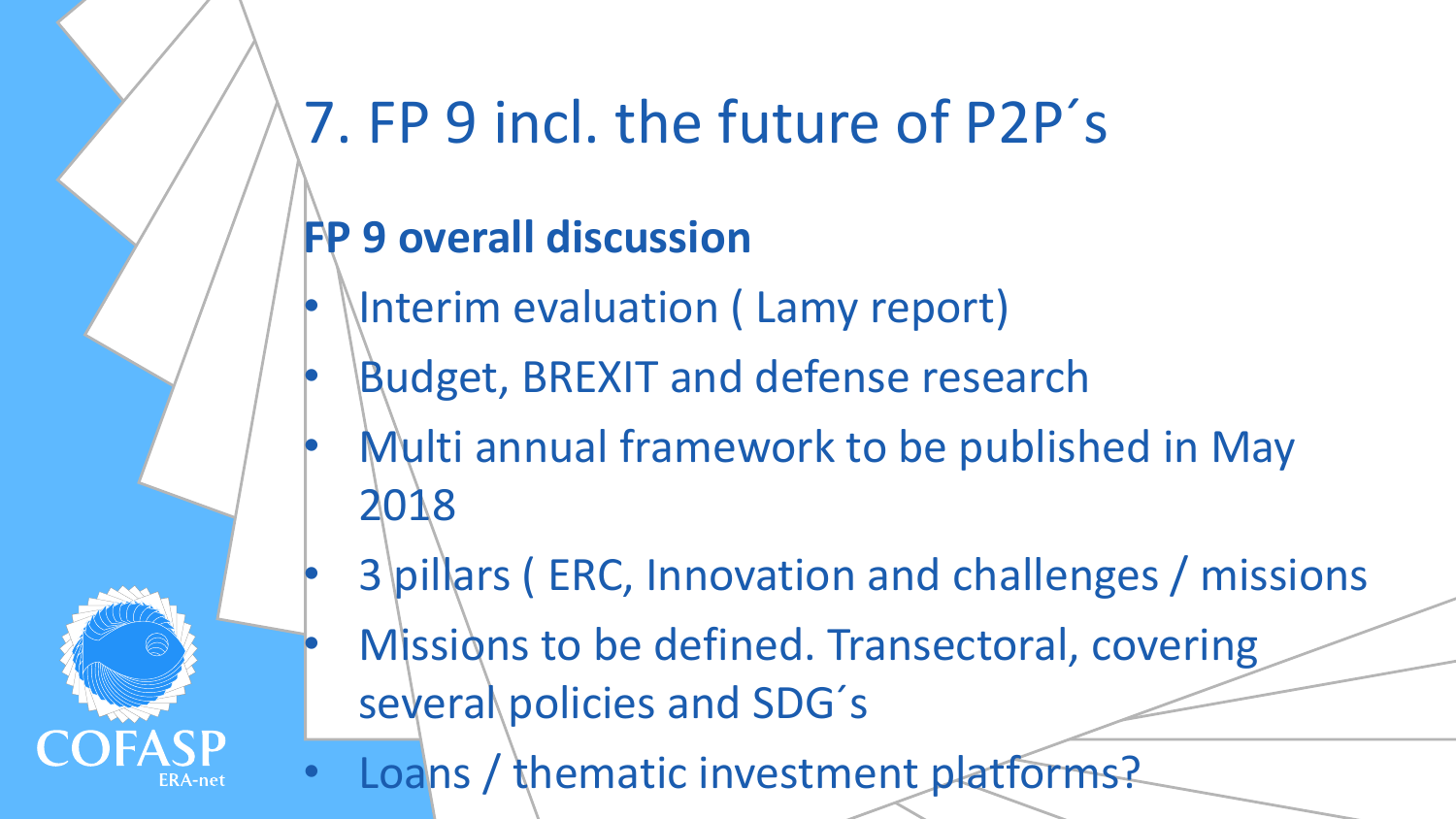# Future of ERA-NET,

- Background: Interim evaluation of the JPI´s, ERA-NETs and art 185 initiatives.
- Different scenarios are discussed
- Simplification, leverage and widening are issues
- Most likely scenario. The ERA-NET will be continued as a  $CSA$  together with the EJP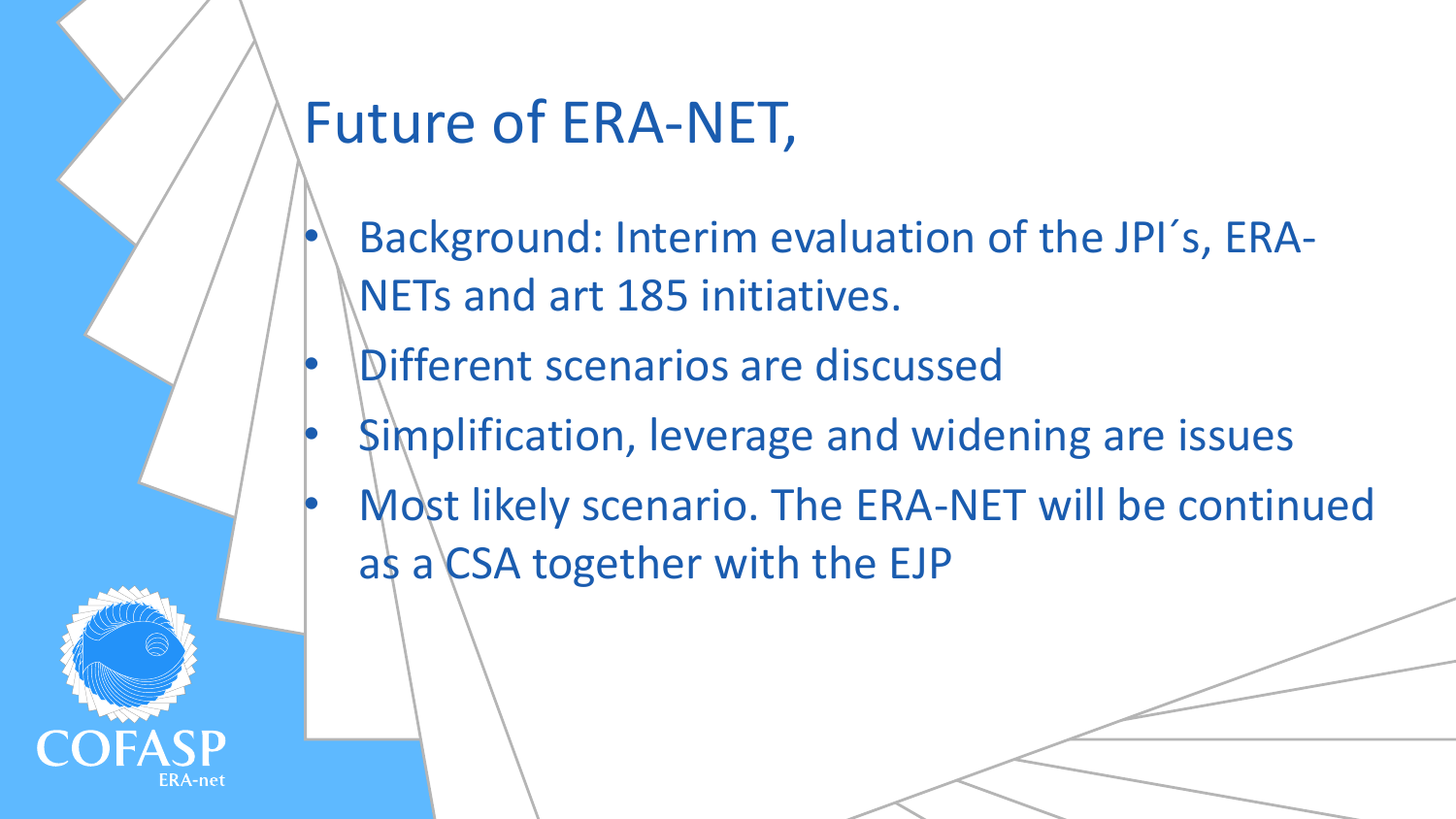# Future of JPI´s

- Evaluation of JPI´s 2015
- Stronger cooperation between JPI´s
- Commitment from MS needed
- JPI's as legal entities and new governance models

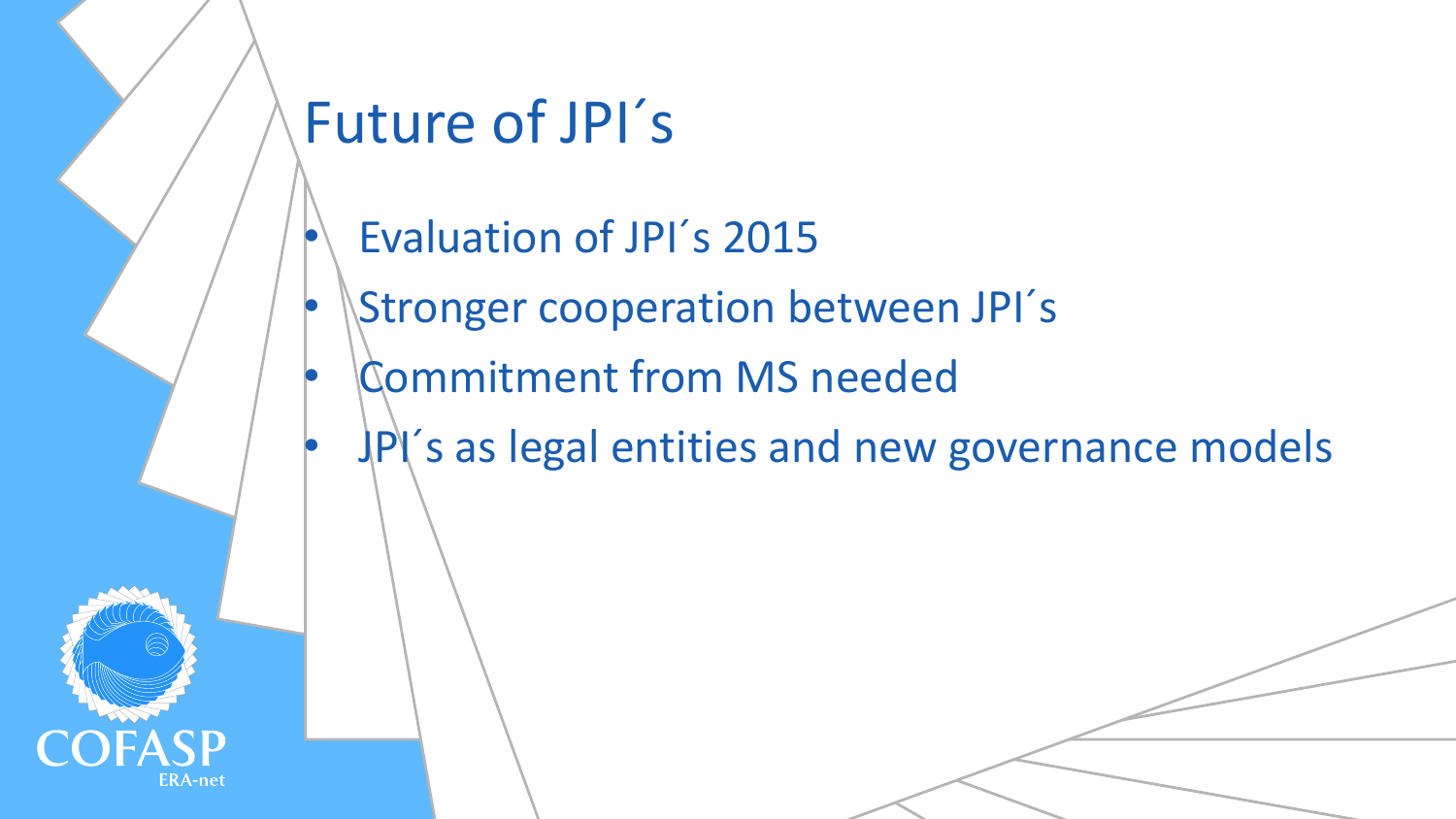# 8. Conclusion

- The Marin Sector will be in focus
- Biotechnologies and bioeconomy are in focus
- Partnering (PPP and P2P) will continue to be in focus in FP9
- Work with SCAR and contribute to FOOD 2030